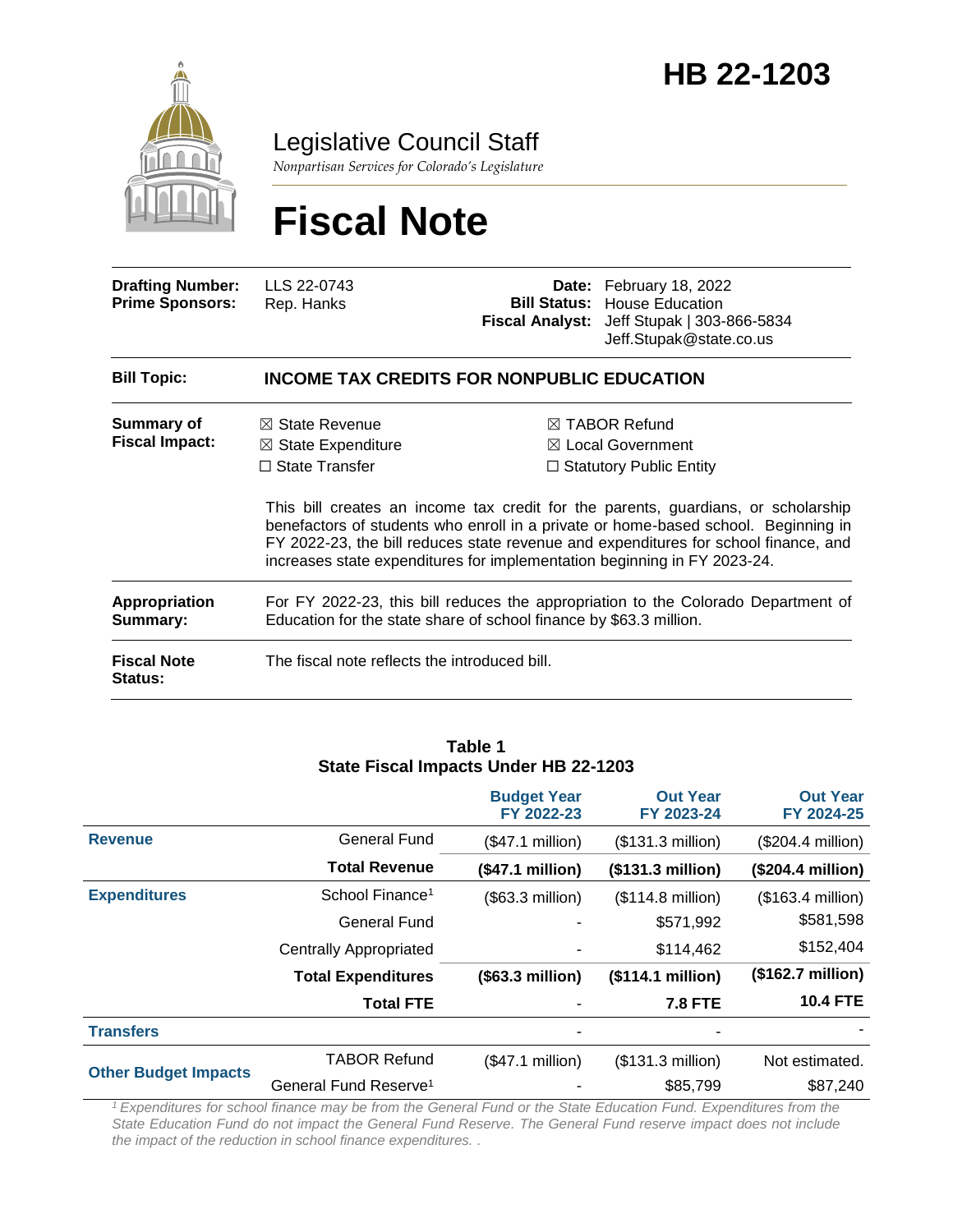### **Summary of Legislation**

The bill creates a nonrefundable, transferrable income tax credit for taxpayers who enroll their dependent child in a home-based or private primary or secondary school, or who offer a scholarship to a child who enrolls in a private primary or secondary school. Qualifying taxpayers may receive credits as shown in Table 2, beginning in tax year 2023 and prior to tax year 2028.

| <b>Taxpayer</b>                                                           | <b>Credit Amount</b>                                                                                      |                                                                                                           |  |
|---------------------------------------------------------------------------|-----------------------------------------------------------------------------------------------------------|-----------------------------------------------------------------------------------------------------------|--|
|                                                                           | <b>Full-Time Student</b>                                                                                  | <b>Half-Time Student</b>                                                                                  |  |
| Parents/guardians enrolling their<br>child in private school <sup>1</sup> | Lesser of 50% of prior<br>year statewide average<br>per pupil funding or the<br>amount of tuition paid    | Lesser of 25% of prior year<br>statewide average per pupil<br>funding or the amount of tuition<br>paid    |  |
| Scholarship benefactors for<br>children in private school <sup>1</sup>    | Lesser of 50% of prior<br>year statewide average<br>per pupil funding or the<br>amount of the scholarship | Lesser of 25% of prior year<br>statewide average per pupil<br>funding or the amount of the<br>scholarship |  |
| Parents enrolling their child in a<br>home-based school                   | \$1,500                                                                                                   | \$750                                                                                                     |  |

#### **Table 2 Tax Credits Available Under HB 22-1203**

<sup>1</sup> *Either the parent/guardian or scholarship benefactor may be allowed a tax credit, but not both.*

To qualify, the child must have attended a public school, or must have been too young to enroll in kindergarten, during the 2021-2022 school year. Taxpayers may qualify for the credit each year until their child graduates, leaves home-based or private school, or the tax credit expires. Either the parent/guardian of a child or the child's scholarship provider may qualify for a tax credit, but not both.

In order to receive a credit, a taxpayer must obtain a tax credit certificate from the private school in which the child is enrolled and submit the certificate to the Department of Revenue (DOR) with their income tax return. Private schools are required to provide an electronic report for each tax credit they issue, along with other pertinent taxpayer information, by December 15 of the tax year for which the certificates were issued. A certification process is not required for children enrolling in a home-based school.

To determine available tax credit amounts, the Colorado Department of Education is required to provide the statewide average per pupil school finance funding amount to the DOR by January 15 of each applicable tax year.

### **Assumptions**

This fiscal note assumes that the parents/guardians or scholarship benefactors of 27,890 students will receive a tax credit for tax year 2023. Of these students, 7,792 students will be induced to enroll in a private school because of the tax credit in this bill and 1,732 students will be induced to attend a home-based school who otherwise would have attended public school if not for the bill. These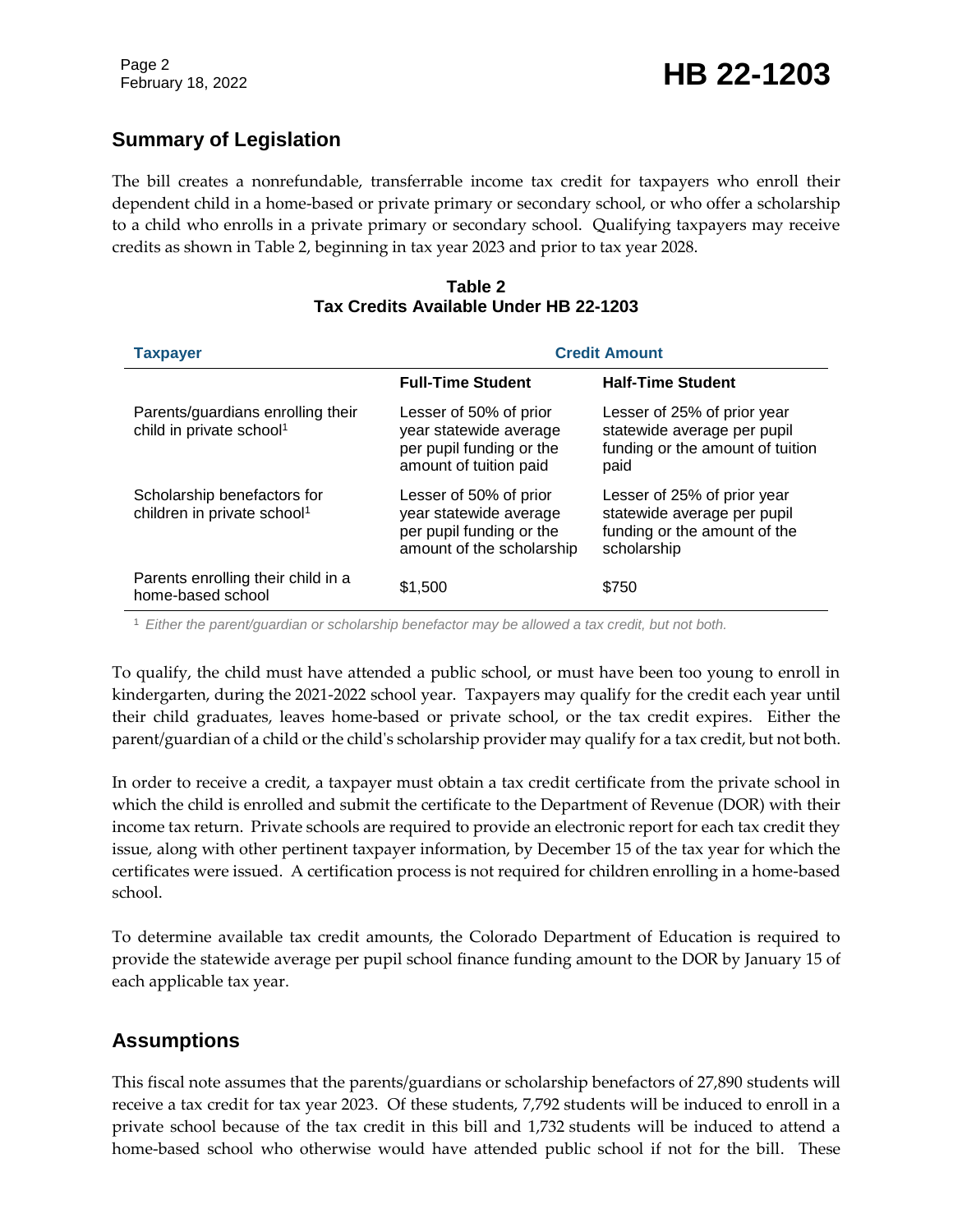# February 18, 2022 **HB 22-1203**

induced transfers will result in savings for school finance, while the revenue impact will apply to all qualifying taxpayers, regardless of whether the student for which the credit is claimed is induced to transfer or would have transferred without the bill. Table 3 shows the estimated number of taxpayers and credit amounts for tax years 2023 and 2024 under the bill.

The revenue estimates assume the following:

- Because the tax credit is transferable, the full value of all credits allowed will be used to reduce Colorado income tax by some taxpayer at some point in time. However, parents/guardians whose credit amount is greater than their income tax liability may choose to carry the credit forward for a three-year period, as allowed in the bill, rather than immediately transferring the credit upon receipt. This fiscal note assumes that taxpayers will carry forward any unused credit amounts for the three years allowable in the bill before transferring any remaining credit amounts to a third party. If taxpayers transfer their unused credits before the end of the three year period, revenue impacts will occur earlier.
- The number of children induced to transfer from a public school to a private school because of this tax credit will equal approximately 0.9 percent of public school enrollment each year, while the number of children who transfer to a home-based school because of this credit will equal about 0.2 percent of public school enrollment each year. Under these assumptions, the number of children migrating to private or home-based school compounds each year over a 12-year period. These estimates are based on evidence from the Milwaukee Parental Choice Program, a school voucher program in Milwaukee that has operated since 1990.
- Parents and/or guardians who would not have otherwise enrolled their child in public school will not temporarily do so for the purpose of qualifying for this credit. To the extent that parents do so, the state revenue reduction will be greater than estimated and the reduction in school finance expenditures, described in the State Expenditures section, will be partially offset.

### **State Revenue**

This bill reduces General Fund revenue by \$47.1 million in FY 2022-23 (a half-year impact), by \$131.3 million in FY 2023-24, by \$204.4 million in FY 2024-25, and by larger amounts in subsequent years until FY 2027-28 when the credit expires. Table 3 shows the estimated number of taxpayers and credit amounts on a tax year basis for 2023 and 2024 under the bill.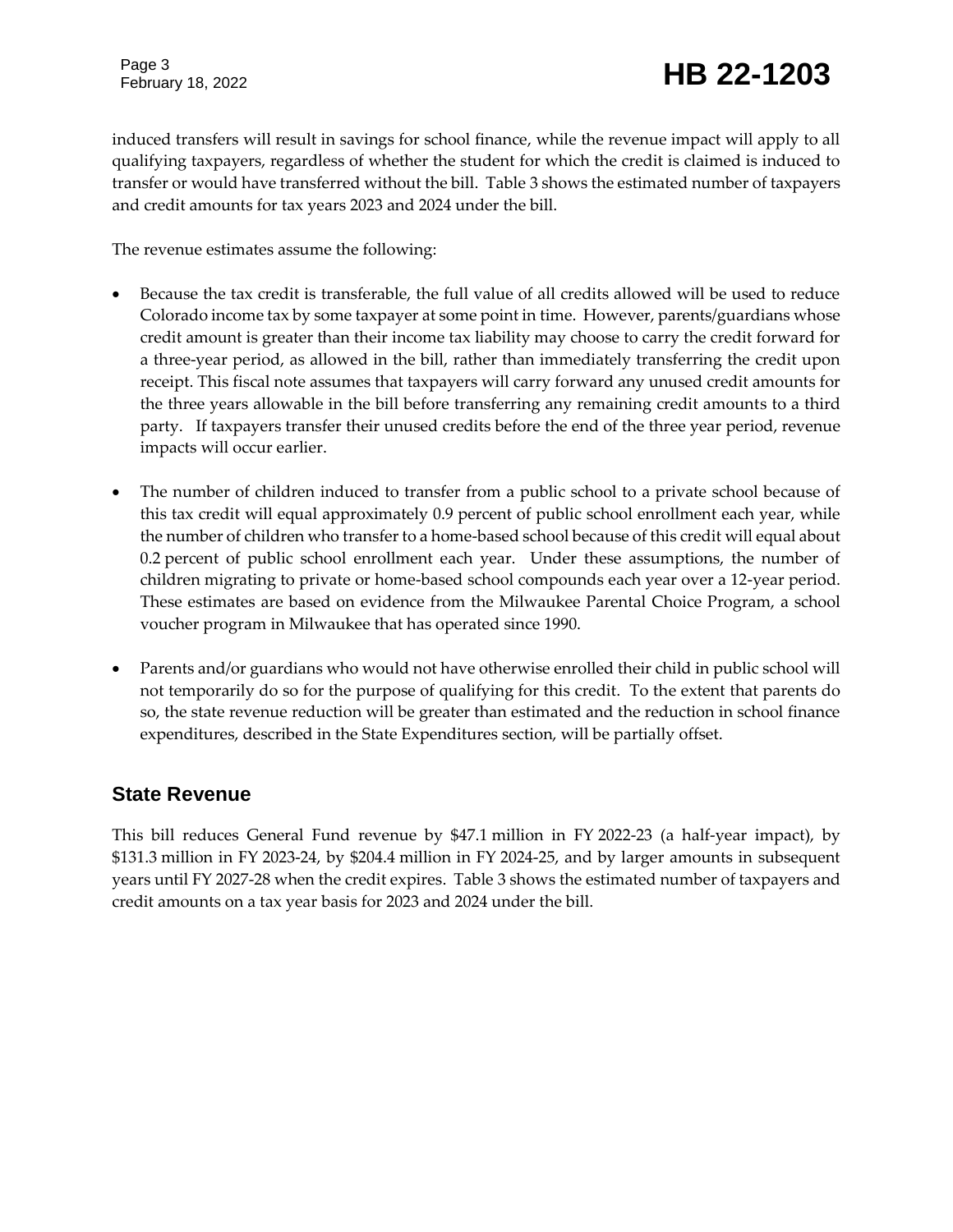## February 18, 2022 **HB 22-1203**

#### **Table 3**

#### **Estimated Number of Applicants, Credit Amounts, and Revenue Impact Under HB 22-1203**

| <b>Income Tax Year 2023</b>        |                      |                          |                  |  |  |
|------------------------------------|----------------------|--------------------------|------------------|--|--|
| <b>Applicants</b>                  | <b>Current Law</b>   | <b>Induced by Bill</b>   | <b>Total</b>     |  |  |
| <b>Transfers to Private School</b> | 8,954                | 7,792                    | 16,746           |  |  |
| <b>Transfers to Home-Based</b>     | 9,412                | 1,732                    | 11,144           |  |  |
| <b>Total Children:</b>             | 18,366               | 9,524                    | 27,890           |  |  |
|                                    |                      |                          |                  |  |  |
| <b>Tax Credits</b>                 | <b>Credit Amount</b> | <b>No. of Children</b>   | Revenue Impact*  |  |  |
| <b>Transfers to Private School</b> | Up to \$4,674        | 16,746                   | \$78.3 million   |  |  |
| Transfers to Home-Based School     |                      |                          |                  |  |  |
| Full-Time                          | \$1,500              | 9,954                    |                  |  |  |
| Part-Time                          | \$750                | 1,189                    | \$15.8 million   |  |  |
|                                    |                      | <b>Total Tax Credits</b> | \$94.1 million*  |  |  |
| <b>Income Tax Year 2024</b>        |                      |                          |                  |  |  |
| <b>Applicants</b>                  | <b>Current Law</b>   | <b>Induced by Bill</b>   | <b>Total</b>     |  |  |
| <b>Transfers to Private School</b> | 15,832               | 13,614                   | 29,446           |  |  |
| <b>Transfers to Home-Based</b>     | 15,002               | 3,026                    | 18,028           |  |  |
| <b>Total Children:</b>             | 30,834               | 16,640                   | 47,474           |  |  |
|                                    |                      |                          |                  |  |  |
| <b>Tax Credits</b>                 | <b>Credit Amount</b> | <b>No. of Children</b>   | Revenue Impact*  |  |  |
| <b>Transfers to Private School</b> | Up to \$4,833        | 29,446                   | \$142.3 million  |  |  |
| <b>Transfers to Home-Based</b>     |                      |                          |                  |  |  |
| Full-Time                          | \$1,500              | 16,839                   | \$26.1 million   |  |  |
| Part-Time                          | \$750                | 1,189                    |                  |  |  |
|                                    |                      | <b>Total Tax Credits</b> | \$168.5 million* |  |  |

\* The revenue impact will not equal the product of the credit and the number of credits because it is assumed that not all parents and guardians will have sufficient tax liability to claim the full credit in the first year.

#### **State Expenditures**

This bill decreases total state expenditures by \$63.3 million in FY 2022-23, by \$114.1 million in FY 2023-24, and by \$162.7 million in FY 2024-25. As shown in Table 4, the majority of the expenditure impact is a reduction in school finance expenditures from the General Fund or State Education Fund, while General Fund expenditures will increase in the Department of Revenue to implement the bill.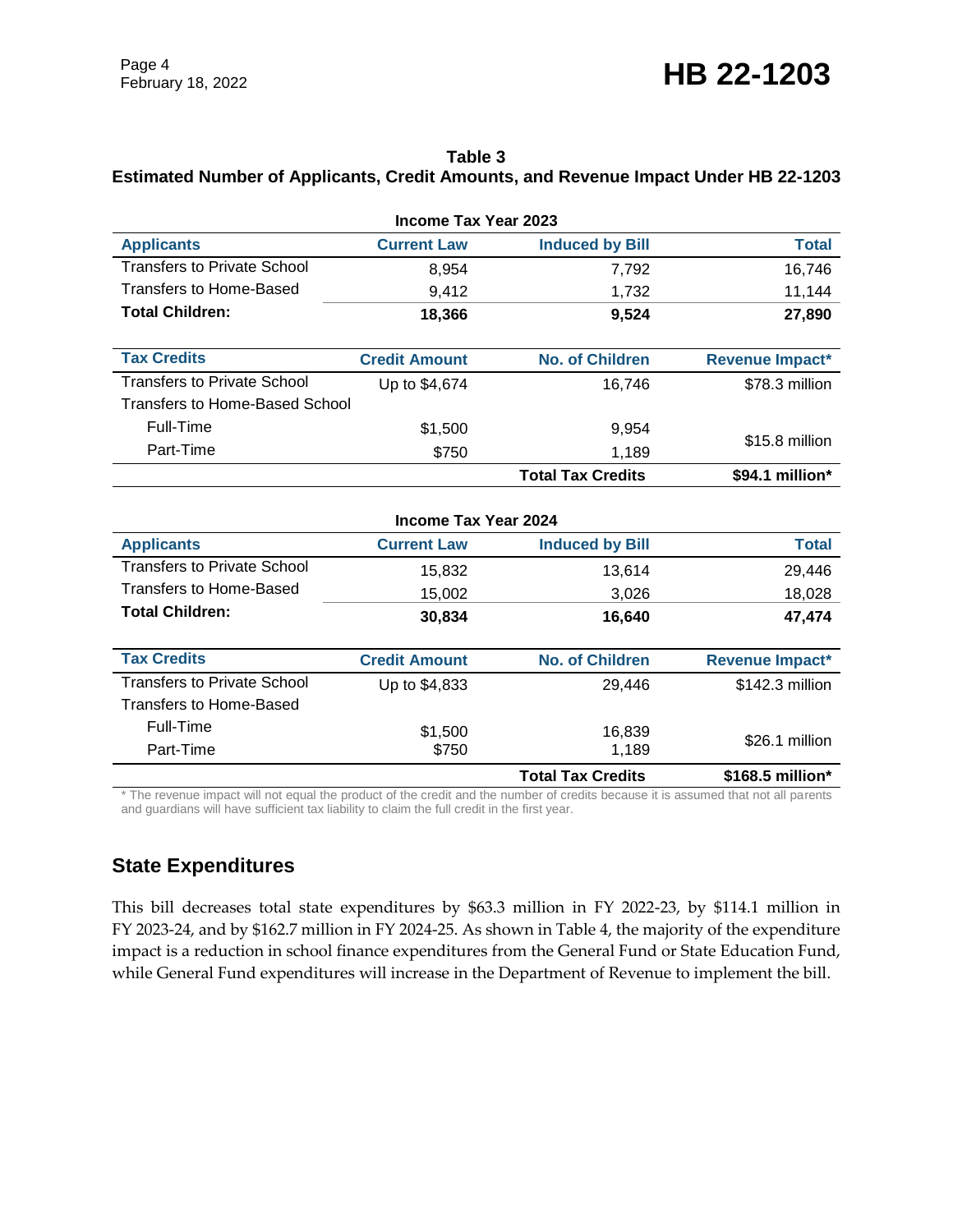### February 18, 2022 **HB 22-1203**

#### **Table 4 Expenditures Under HB 22-1203**

|                                           | FY 2022-23       | FY 2023-24        | FY 2024-25         |
|-------------------------------------------|------------------|-------------------|--------------------|
| <b>School Finance</b>                     | (\$63.3 million) | (\$114.8 million) | $($163.4$ million) |
| <b>Department of Revenue</b>              |                  |                   |                    |
| <b>Personal Services</b>                  |                  | \$405,357         | \$538,120          |
| <b>Operating Expenses</b>                 |                  | \$11,475          | \$14,040           |
| <b>Capital Outlay Costs</b>               |                  | \$55,800          |                    |
| GenTax Programming                        |                  | \$27,000          |                    |
| Computer and User Acceptance Testing      |                  | \$36,601          |                    |
| Document Management and Form Changes      |                  | \$20,751          | \$14,846           |
| Data Reporting                            |                  | \$15,008          | \$14,592           |
| Centrally Appropriated Costs <sup>1</sup> |                  | \$114,462         | \$152,404          |
| <b>DOR Subtotal</b>                       |                  | \$686,454         | \$734,002          |
| <b>Total Cost</b>                         | (\$63.3 million) | (\$114.1 million) | (\$162.7 million)  |
| <b>Total FTE</b>                          |                  | <b>7.8 FTE</b>    | <b>10.4 FTE</b>    |

*<sup>1</sup>Centrally appropriated costs are not included in the bill's appropriation.*

**Public school finance.** School finance expenditures will decrease by an estimated \$63.3 million in FY 2022-23, \$114.8 million in FY 2023-24, \$163.4 million in FY 2024-25, and larger amounts in subsequent years. It is assumed that the total decrease in school finance expenditures will occur in the state share of school finance, as revenue that comprises the local share is unaffected by this bill. Reductions in school finance expenditures could result in cost savings in the General Fund, the State Education Fund, or a combination of the two.

This bill will cause an estimated 9,524 students who would have otherwise enrolled in public school to enroll instead in a private or home-based school during the fall of 2022. As a result, state expenditures for public school finance are expected to decrease. Savings are attributable only to those children who are expected to enroll in a private or home-based school as a direct result of the tax incentive in this bill. These estimates assume that 35.3 percent of the state's public school enrollment is located in districts with declining enrollment over time, which reduces the savings because of fiveyear enrollment averaging.

The school finance impact reflects an increase in base per pupil funding by inflation each year. The savings will be larger if base per pupil funding is increased at rates greater than inflation. If the budget stabilization factor is adjusted such that total program increases at slower rates, the savings will be smaller.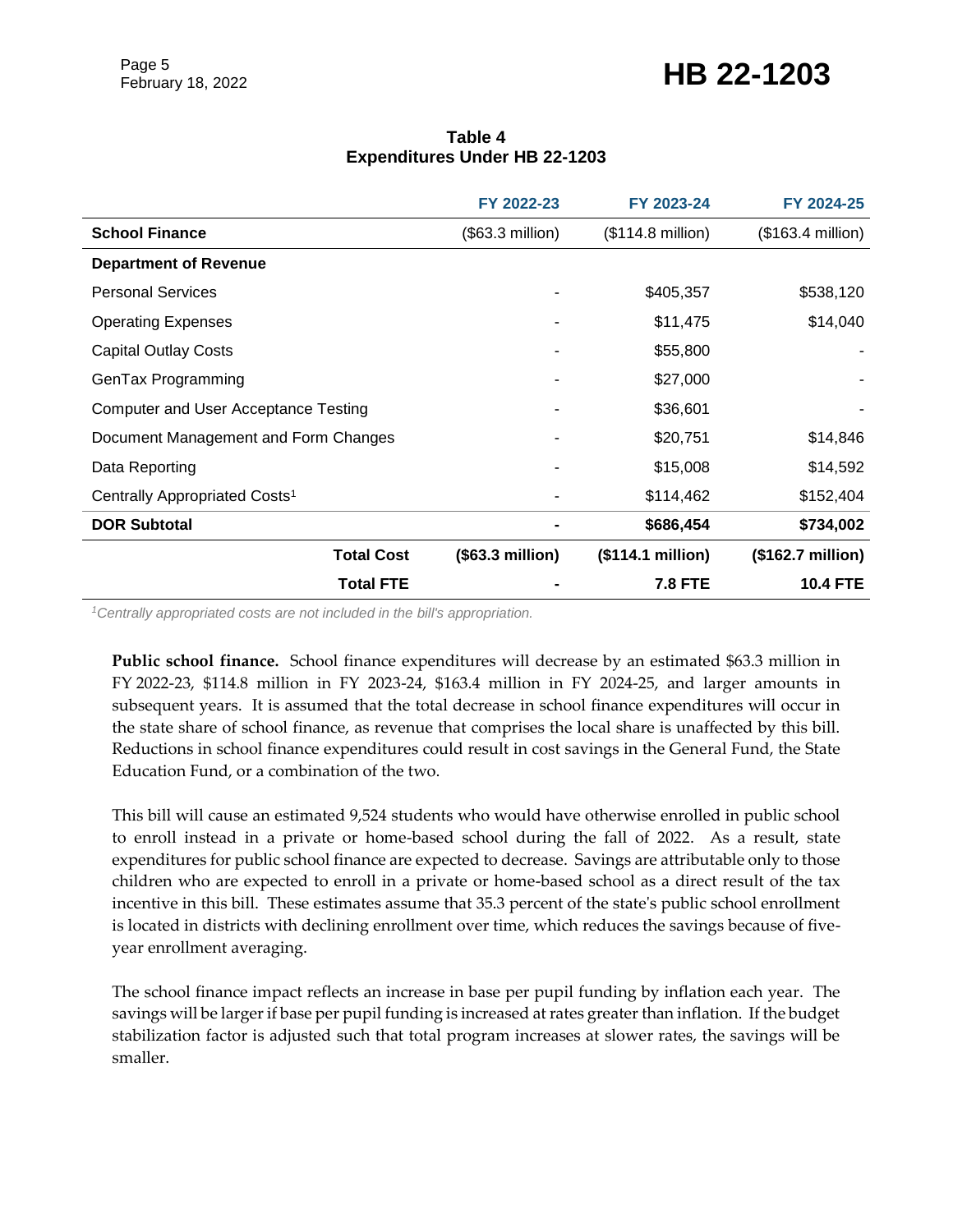Page 6

# February 18, 2022 **HB 22-1203**

**Department of Revenue.** The Department of Revenue (DOR) will require an additional 7.8 FTE tax examiners in FY 2023-24 and 10.4 FTE tax examiners in FY 2024-25 to implement this bill. Personnel are needed to match student certificates to the correct parent, guardian, benefactor, or transferee; ensure that multiple taxpayers are not allowed a tax credit for a single student; and verify home-based school student enrollment, as home-based schools are not required to issue credit certificates. Workload will increase through FY 2028-29 as the number of qualifying taxpayers increases through tax year 2027.

- **Computer programming and testing.** For FY 2023-24 only, the bill will require changes to DOR's GenTax software system and additional testing. Changes are programmed by a contractor at a cost of \$225 per hour. Approximately 120 hours of computer programming will be required to implement this bill, totaling \$27,000. Additional computer and user acceptance testing are required to ensure programming changes are tested and functioning properly, resulting in an additional \$36,601 in expenditures by the department.
- **Document management and form changes.** The bill requires \$20,751 in FY 2023-24 and \$14,846 in FY 2024-25 for expenditures related to document management, data entry, and tax form changes. These expenditures will take place in the Department of Personnel and Administration using reappropriated funds from the DOR.
- **Data reporting.** The Office of Research and Analysis within DOR will expend \$15,008 in FY 2023-24 and \$14,592 in FY 2024-25 to collect and report data on the new tax credit.

**Colorado Department of Education.** The department is required to provide the statewide average per pupil school finance funding amount to the DOR by January 15th of each tax year. This minimal workload increase can be accomplished within existing appropriations.

**Centrally appropriated costs.** Pursuant to a Joint Budget Committee policy, certain costs associated with this bill are addressed through the annual budget process and centrally appropriated in the Long Bill or supplemental appropriations bills, rather than in this bill. These costs, which include employee insurance and supplemental employee retirement payments, are shown in Table 4.

### **Other Budget Impacts**

**TABOR refunds.** The bill is expected to decrease the amount of state revenue required to be refunded to taxpayers by the amounts shown in the State Revenue section above. This estimate assumes the December 2021 LCS revenue forecast. A forecast of state revenue subject to TABOR is not available beyond FY 2023-24. Because TABOR refunds are paid from the General Fund, decreased General Fund revenue will lower the TABOR refund obligation, but result in no net change to the amount of General Fund otherwise available to spend or save.